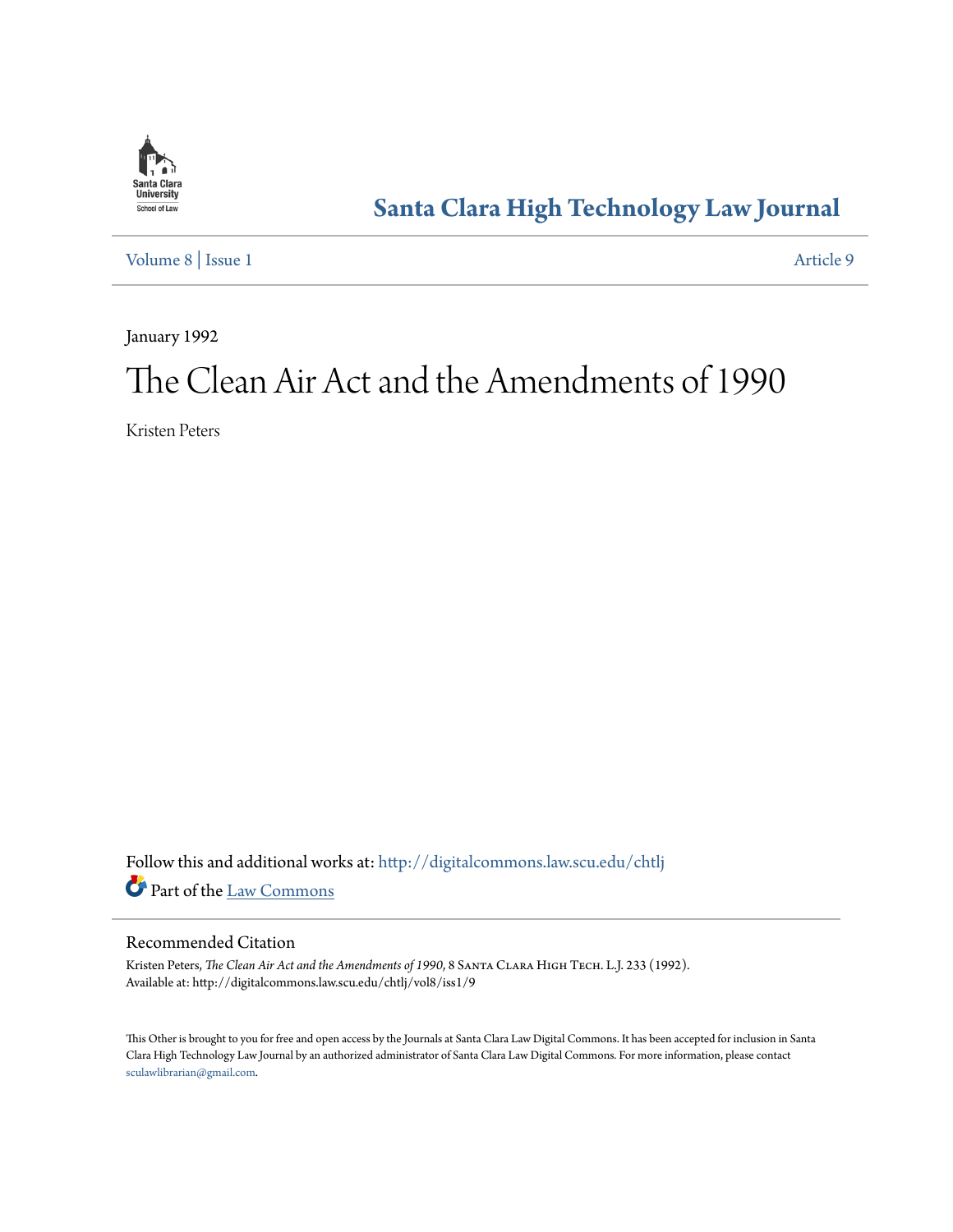# **THE CLEAN AIR ACT AND THE AMENDMENTS OF 1990**

#### **Kristen Thall Peterst**

#### **INTRODUCTION**

Attention to environmental problems continues to increase. "Conserve!!" "Recycle!!" and "Don't Pollute!!" are among the environmental battle cries of people around the world. In response to this and a swell of related concerns over problems of acid rain, global warming and poisoning of the air, in 1990 the United States Congress passed amendments to the Clean Air Act  $(Act)$ ,<sup>1</sup> a federal regulatory statute first enacted during the environmental decade of the 1970's.

This note will begin by giving a brief overview of the earlier provisions of the Clean Air Act. The focus will then turn to the key provisions of these expensive and complex amendments, as well as touch on their history.

#### I. **THE CLEAN AIR** ACT **PRIOR TO THE** 1990 AMENDMENTS

Each state has primary responsibility for assuring the air quality within its borders meets a minimum standard. This is accomplished by submitting a state implementation plan (SIP) to the Administrator of the Environmental Protection Agency (the Administrator).2 Each state's SIP must specify the manner in which primary and secondary national ambient air quality standards (NAAQSs) will be achieved and maintained.3 The Administrator is required to establish primary NAAQSs to protect the public health,<sup>4</sup> and secondary NAAQSs to protect the public welfare.<sup>5</sup>

**3.** *Id.*

Copyright © **1992 by** Kristen Thall Peters.

t B.A. Environmental Sciences, University of California, Berkeley; Candidate, **J.D. 1992,** Santa Clara University School of Law.

**<sup>1.</sup>** Clean Air Act **§§** 101-403, 42 **U.S.C. §§** 7401-7642 **(1989).**

<sup>2.</sup> Clean Air Act, **§** 110(a)(1).

*<sup>4.</sup> Id.* **§ 109(b)(1).**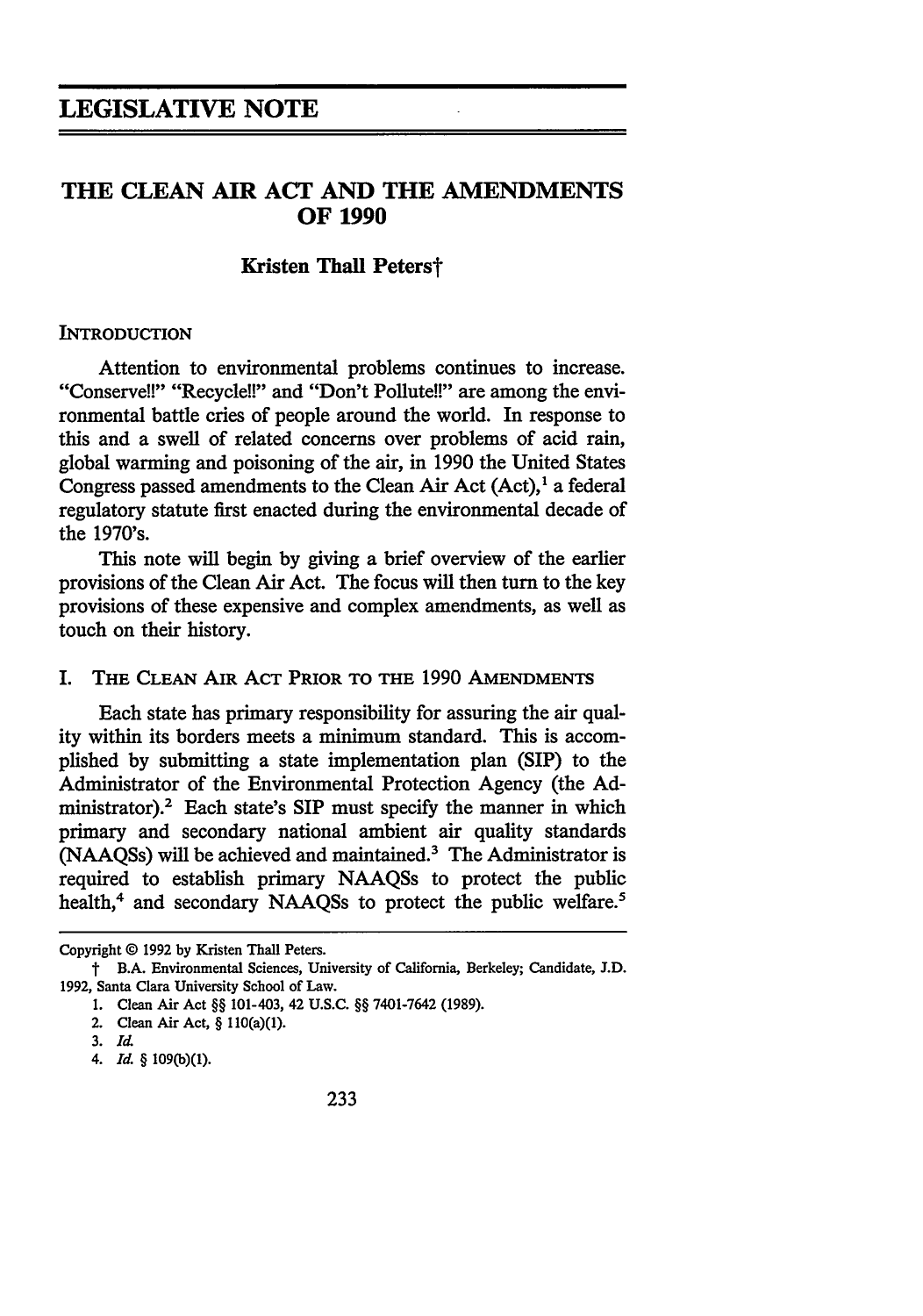SIPs are to provide implementation strategies so that areas which had yet to attain NAAQS could achieve compliance by the end of 1982.6

Large areas of the nation already enjoy cleaner air than required by the ambient standards. In order to maintain these clean air areas, Congress amended the Act in 1977 to include the prevention of significant deterioration (PSD) program. The statute allows limited increases,<sup>7</sup> but in no event can the allowable concentrations of any pollutant exceed the NAAQSs.<sup>8</sup> An Air Quality Control Region<sup>9</sup> can be a PSD area for one or more pollutants even though it is a non-attainment area for other pollutants. No part of the country is non-attainment for all pollutants.10

Sections  $110(a)(2)(E)$  and 126 of the Act address the problem of interstate transport of air pollutants. Section  $110(a)(2)(E)$  requires that each SIP contain provisions prohibiting any stationary source from emitting pollutants in amounts which will prevent attainment or maintenance of any NAAQS by another state<sup>11</sup> or interfere with another state's PSD program.<sup>12</sup>

The Act requires that the Administrator prescribe "standards applicable to the emission of any air pollutant" from new motor vehicles that "may reasonably be anticipated to endanger public health or welfare."<sup>13</sup> Certain requirements are specified in the statute for the promulgation of regulations for carbon monoxide, hydrocarbons, and nitrogen.<sup>14</sup>

The Administrator must also promulgate regulations establishing federal performance standards for new stationary sources of pollution.<sup>15</sup> The Act also requires stringent national emissions standards for hazardous air pollutants (NESHAPs)<sup>16</sup> for each substance that exposed an individual to a risk of death or serious bodily harm.<sup>17</sup> NESHAPs were designed to provide "an ample margin of

- *15. Id.* § **111(b).**
- 16. Clean Air Act § **112(b) (1989).**
- **17.** *Id.* § 112(a)(1).

**<sup>5.</sup>** Clean Air Act § **109(b)(2) (1989).**

**<sup>6.</sup>** *Id* **'§** 172(a)(1).

**<sup>7.</sup>** *Id* § **163(b).**

**<sup>8.</sup>** *Id* § 136(b)(1)(4).

<sup>9.</sup> AQCRs are designated as such by each state for purposes of efficient and effective air quality management. *Id.* § 107.

**<sup>10.</sup>** Craig N. *Oren, Prevention of Significant Deterioration: Control-Compelling v. Site-Shifting,* 74 **IOWA** L. REv. 17 (1988).

**<sup>11.</sup>** Clean Air Act § 1l0(a)(2)(E)(i)(I) (1989).

<sup>12.</sup> *Id.* § 110(a)(2)(E)(i)(II).

**<sup>13.</sup>** *Id.* § 202(a)(1).

**<sup>14.</sup>** *Id.* § 202(b).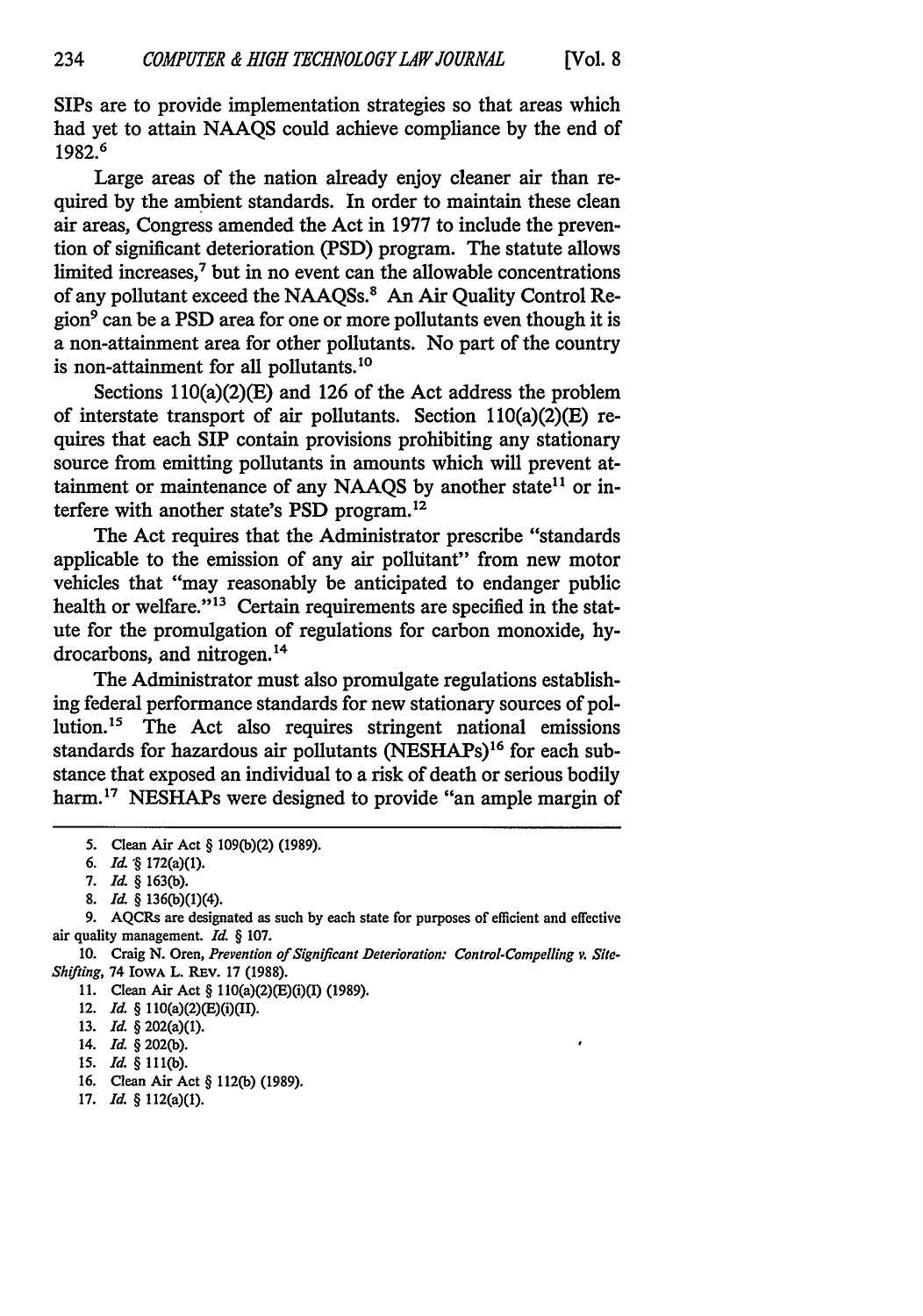235

safety" to protect the public health. $18$  Each state may develop its own procedure for implementing and enforcing NESHAPs. The Administrator may delegate his authority to that state upon finding that a state's procedure is adequate.<sup>19</sup>

This note will now discuss the new amendments added to the Clean Air Act which target previously unaddressed air quality problems.

#### **II.** 1990 **AMENDMENTS** TO **THE CLEAN AIR** ACT

#### *A. Legislative History*

Legislative history for the Clean Air Act is limited. Senate Bill 1630 was passed 89-11 on April 3, 1990,<sup>20</sup> after the defeating of a controversial amendment addressing the local economic impacts of tougher pollution controls affecting the coal industry.<sup>21</sup> The House overwhelmingly (401-21) passed its clean air legislation (H.R. 3030) on May 23, 1990. The House bill included an employment transition assistance amendment similar to that defeated by the Senate.22 The House amendment was ultimately included in the legislation signed by the President.<sup>23</sup>

Although the Clean Air Act amendments were passed hastily following a great deal of lobbying and deal making, the bill that emerged is surprisingly strong. The amendments emerged in the rush after Congress' original recess date and before Congress had voted on a new budget. However, Congress gave very explicit instructions to the Administrator and the EPA in the amendments. Most sections mandate that the Administrator promulgate regulations to limit or eliminate production of specific chemicals within a specific period of time. Discretion is left only to the agency in determining what technologies to use to meet these requirements.

#### *B. Targeted Environmental Hazards*

**1.** Acid Rain

One environmental hazard the Clean Air Act amendments address is "acid rain," which is caused by sulfur and nitrogen oxide emissions. In the atmosphere, these emissions react with water va-

**<sup>18.</sup>** *Id.* § **112(b)(1)(B).**

**<sup>19.</sup>** *Id. §* **Ill(c)(1);** § **112(d)(1).**

<sup>20.</sup> **In the** Congress, Overview, 20 Envtl. L. **Rep. (Envtl. L. Inst.) 10189** (May **1990). 21.** *Id.*

**<sup>22.</sup> In the** Congress, Overview, 20 **Envtl. L.** Rep. **(Envtl.** L. Inst.) **10309 (July 1990).**

**<sup>23.</sup>** *See* Job Training Partnership Act, **29 U.S.C.** § **1726 (1991);** see discussion *infra* **text** accompanying notes **42-45.**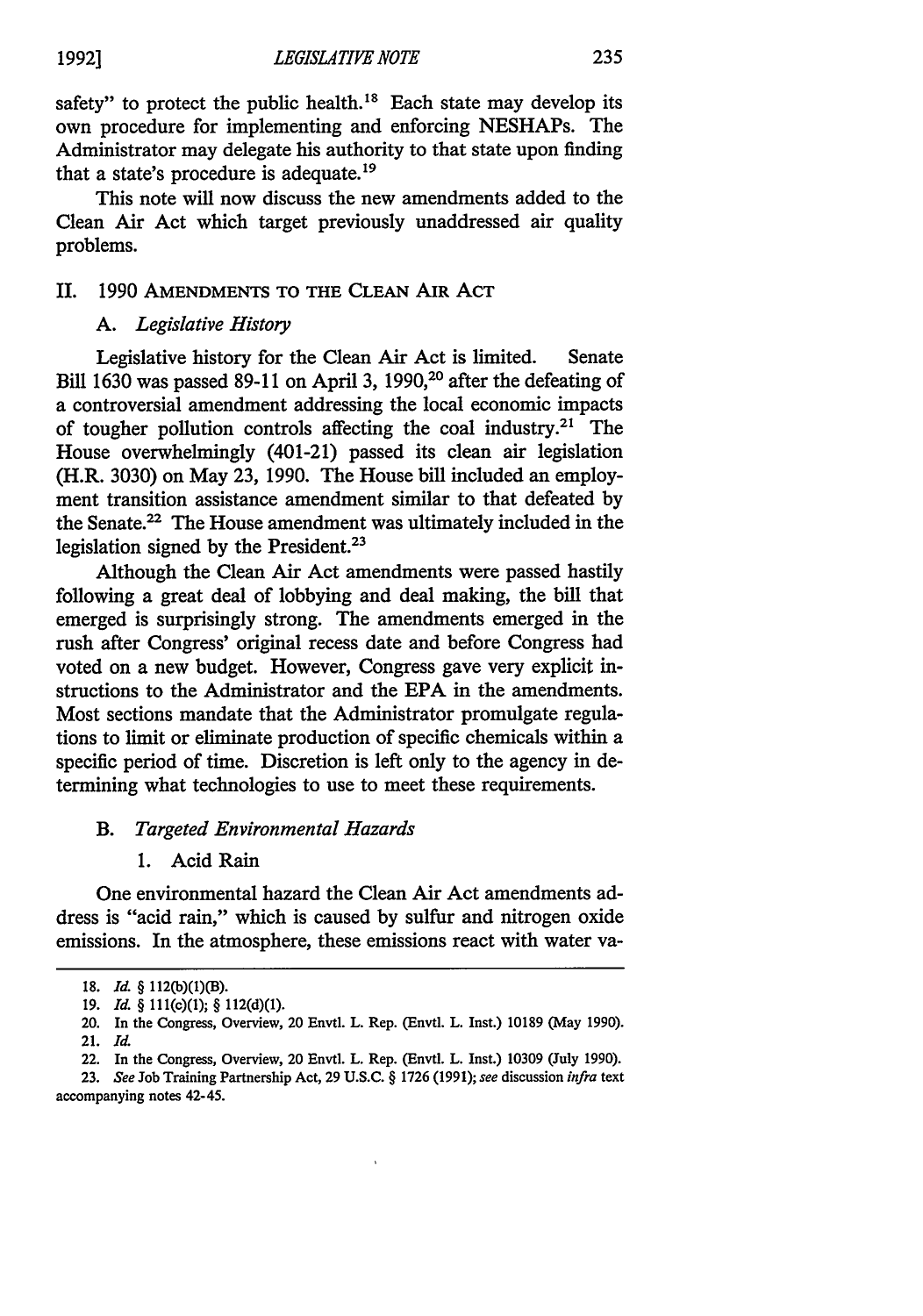por and form sulfuric and nitric acid. This acid may return to the earth in rain or snow.<sup>24</sup> Over two-thirds of the acid produced is the result of coal combustion in power plants and smelter processes, <sup>25</sup> most of which are found in the Midwest region of the United States. Vehicular pollution also contributes to the problem.26

#### *a. Reduction of Sulfur Dioxide Emissions*

These new amendments, both original House and Senate bills,<sup>27</sup> specifically target the Midwest and Appalachian power plants. These utilities, which use high-sulfur coal without costly scrubbing controls, are found in only 21 states. $28$ 

The new amendments provide the utility companies with incentives to buy pollution control technologies. The purchase of these technologies would be partly funded through credits received per ton of pollutants reduced below established limits.<sup>29</sup> These credits could then be sold to other utilities.<sup>30</sup> Although this process would allow some utilities to pollute in excess of established limits, it would theoretically produce the same overall reduction. The program allots bonus pollution credits to dirty utilities that introduce scrubbing technology.31 These bonus credits will also be given to power plants in high-growth and exceptionally low-polluting states, in addition to the severely affected Midwest.<sup>32</sup>

There are two phases to the amendment's reduction plan. The first phase requires 111 of the dirtiest power plants<sup>33</sup> to achieve a 90 percent reduction in sulfur dioxide emissions by 1995.<sup>34</sup> A two-year extension may be given for plants that commit to buying costly scrubbing devices. Such devices allow continued use of high-sulfur

27. In the Congress, Overview, 20 Envtl. L. Rep. (Envtl. L. Inst.) 10309 (July 1990).

28. Clean Air Act § 404, Table A, 42 U.S.C § 7643, Table A (1991).

- **29.** Clean Air Act, § 404(f)(2).
- 30. *Id.* § 404(f)(2)(b).

31. Passing the exhaust gases through an expensive device called a scrubber can eliminate most of the sulfur dioxide. In a scrubber, a spray of an aquacious suspension of calcium oxide (or lime) reacts chemically to remove the sulfur dioxide from the effluent gas. **DONALD A. MCQUARRIE & PETER A.** ROCK, **GENERAL CHEMISTRY 323** (1984).

**32.** *The Changing Clean-Air Law,* **THE WALL ST. J.,** Oct. **29, 1990,** at **A6.**

- **33.** Clean Air Act § 404, Table **A (1991).**
- 34. *Id.* § 404(a)(2), (19).

<sup>24.</sup> **DONALD A. MCQUARRIE & PETER A. ROCK, GENERAL CHEMISTRY 321-22** (1984).

<sup>25.</sup> **FREDERICK R. ANDERSON, ET. AL., ENVIRONMENTAL PROTECTION: LAW AND POLICY 312 (1990).**

**<sup>26.</sup> DONALD A. MCQUARRIE & PETER A. ROCK, GENERAL CHEMISTRY 321-22** (1984).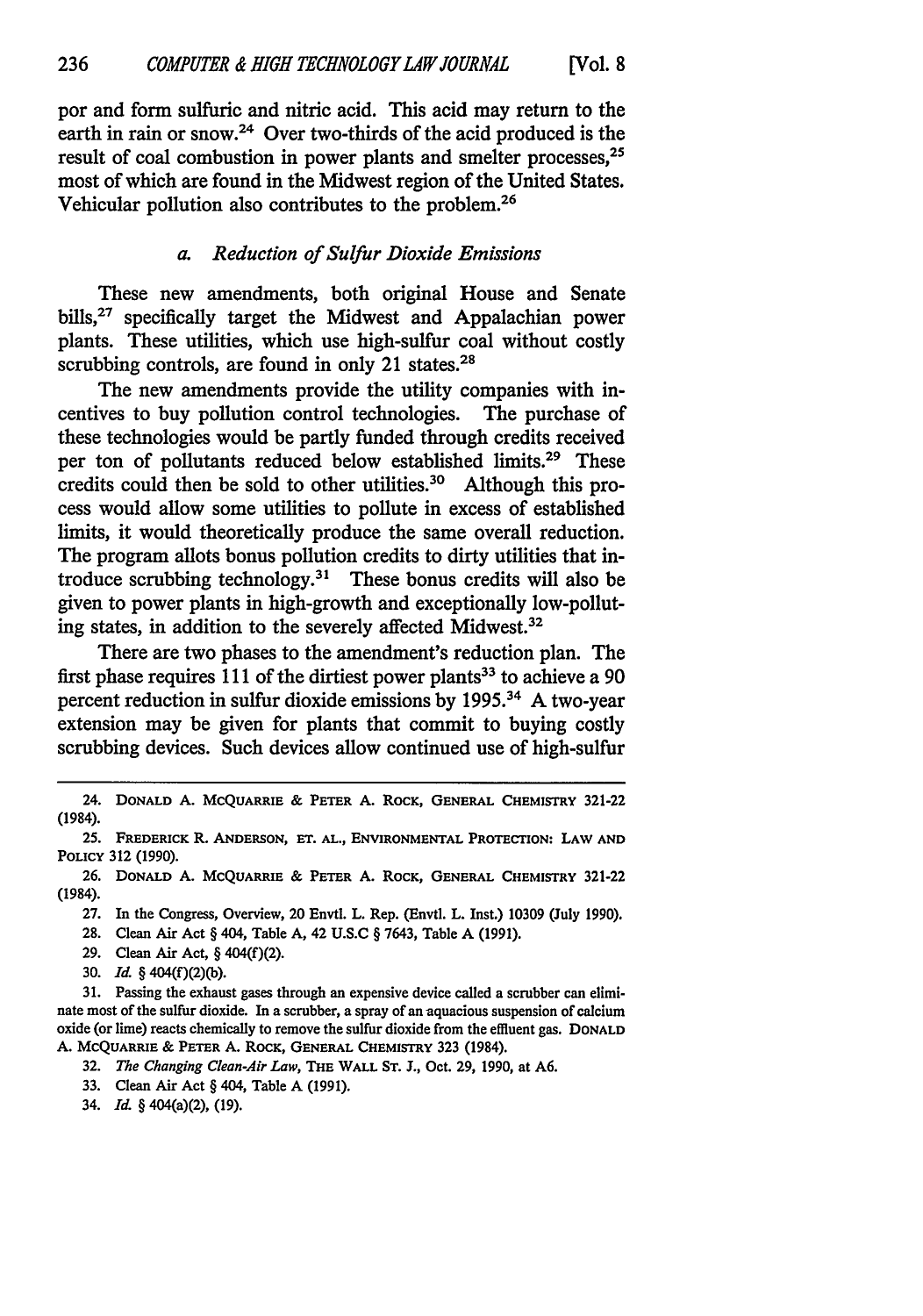$\text{coal.}^{35}$ 

Phase two of the bill would require more than 200 additional electric utilities to reduce their emissions of sulfur dioxide gases by 10 million tons annually.<sup>36</sup> By the year 2000, these emissions will be nationally capped to 1980 emission levels.<sup>37</sup> The 1980 cap is approximately half of current levels.38 The deadline is extended until December 31, 2003 for plants that use new clean-coal technology.39

# *b. Reduction of Nitrogen Oxides*

Nitrogen oxides are also produced by stationary utilities. The amendments require reduction of nitrogen oxides by 33%, to four million tons annually in these coal burning utilities. This reduction is to occur no later than eighteen months after enactment, provided it is technologically achievable.<sup>40</sup> Regardless of available technology, a cut in nitrogen oxide emissions by two million tons a year, or about 25%, must be phased in beginning in 1995.41

## *c. Job Training Partnership Act*

This controversial amendment sets aside up to 250 million dollars for unemployment and retraining benefits. The benefits are available to coal miners and other displaced workers who can show that the new law contributed to their job loss. Those put out of work can qualify for extra weeks of unemployment pay,42 job search allowances, $43$  and relocation allowances $44$  under the five-year job assistance package.45

#### 2. Mobile Sources & Smog

Automobile emissions have two primary effects on our air: the production of acid rain and tropospheric ozone. As with the power plant emissions, the oxidation of the nitrogen oxides from automobile exhaust contributes to the acid precipitation problem. However, nitrogen oxides can also combine with oxygen in the air in a

- 39. Clean Air Act, § 409(a), (b)(1) (1991).
- 40. Clean Air Act § 407(b)(1) (1991).
- 41. *Id.* § 407(b)(1) (1991).
- 42. Job Training Partnership Act § 326(f), 29 U.S.C. § 1726(f) (1991).
- 43. Job Training Partnership Act, § 326(e)(1).
- 44. *Id.* § 326(e)(2).
- 45. *Id.* § 326(a).

**<sup>35.</sup>** *Id.* § 404(d)(1).

<sup>36.</sup> **Id.**

<sup>37.</sup> *Id.* § 405(a)(1).

<sup>38.</sup> In the Congress, Overview, 20 Envtl. L. Rep. (Envtl. L. Inst.) 10189 (May 1990).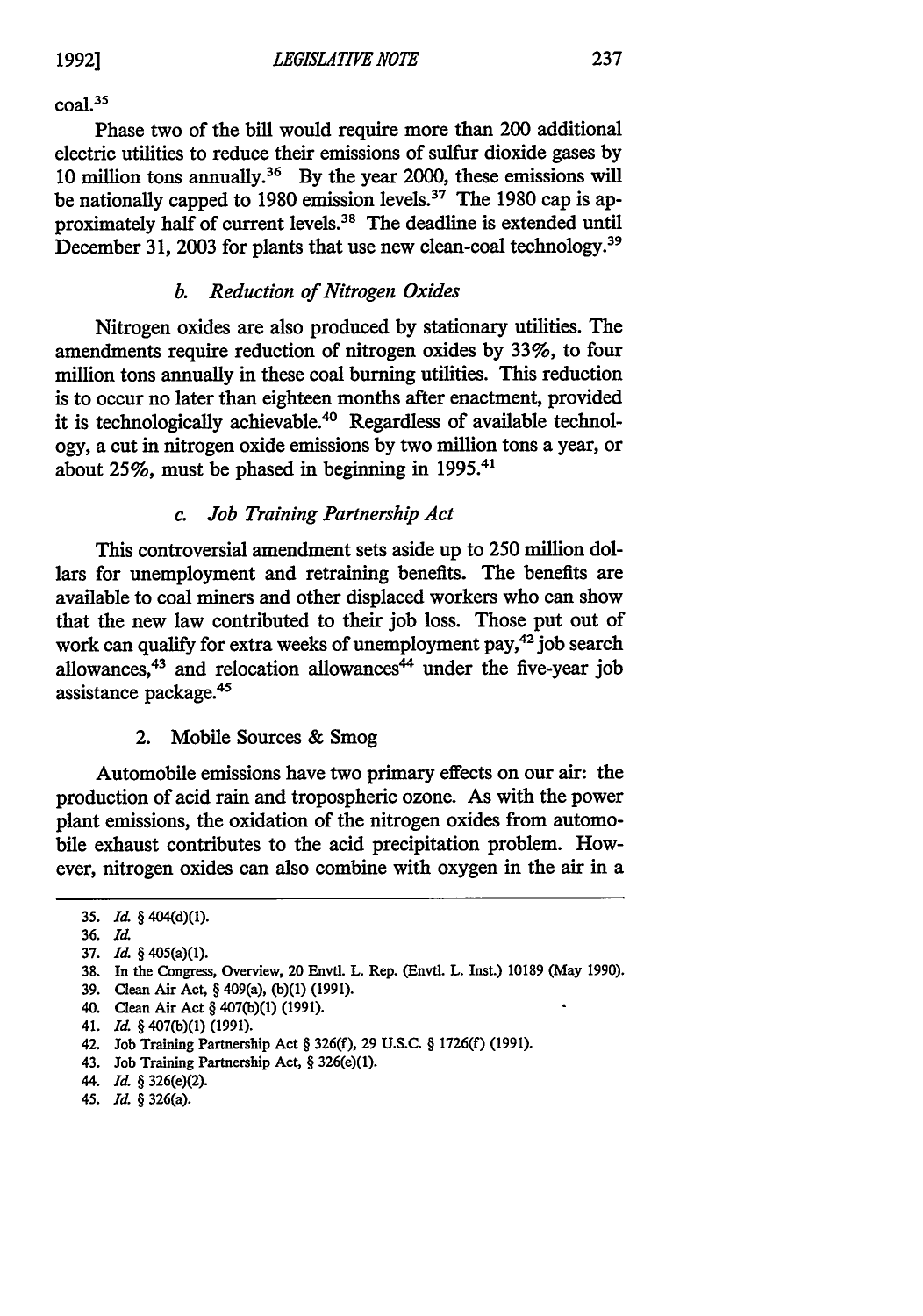reaction catalyzed by sunlight to form ozone, **<sup>03</sup> . <sup>46</sup>**The presence of ozone in the troposphere traps pollutants, resulting in smog.

Ninety-six areas missed the previous deadline for meeting NAAQSs for ozone.<sup>47</sup> The new goal stipulates that all but nine areas comply by November 1999. The worst area, Los Angeles, must comply by November 2010.48 Areas that are "moderately" polluted or worse<sup>49</sup> must cut smog by 15% within six years to meet their November 1996 deadline requirement.<sup>50</sup> After that deadline, areas that are "seriously" polluted or worse must make annual improvements of at least  $3\%$  until they meet the standards.<sup>51</sup>

Despite continual extensions the industry has received from the Administrator and Congress under the former  $law$ , <sup>52</sup> the controls have nonetheless resulted in new-car exhaust that is 96% cleaner than pre-1970 cars.<sup>53</sup> It is evident from the amendments that Congress wants to continue the improvement.

New tailpipe emission limits must be met for 40% of 1994 prototype vehicles, which will be available for purchase by 1996. All vehicles must meet these emission limits for any model year after 1995.<sup>54</sup> The amendment allows the EPA to decide whether to impose a second, even stricter round of tailpipe limits<sup>55</sup> on the basis of necessity and economic soundness.<sup>56</sup> These limits would impact automobile pollution by requiring passenger cars to emit 60% less nitrogen oxide and  $40\%$  less hydrocarbon waste by 2003.<sup>57</sup>

The tailpipe emission limits provision won out over the Senate version in the Conference committee. The Senate version was similar but required automatic further reductions if certain cities did not clean up their air quickly enough.<sup>58</sup> If these seriously polluted cities

50. Clean Air Act § 182(b)(1)(A)(i) (1991).

51. The annual improvements will be averaged over three year periods. *Id.* § 182 (c)(2)(B).

53. *The Changing Clean-Air Law,* **THE** WALL **ST. J.,** Oct. **29, 1990,** at A6.

- 54. Clean Air Act § 202(g)(1) (1991).
- 55. *Id.* § 202(i).
- **56.** *Id.* § 202(i)(2)(A).

57. Michael D. Lemonick, *Forecast: Clearer Skies,* TIME, Nov. 5, **1990,** at **33.**

**58.** The Senate bill would have actually imposed more cutbacks if 12 of 27 nonattainment cities were not in compliance by 2000. In the Congress, Overview, 20 Envtl. L. Rep. (Envtl. L. Inst.) 10189 (May 1990).

<sup>46.</sup> **DONALD A.** MCQUARRIE **&** PETER **A.** RocK, **GENERAL** CHEMISTRY 323-24 (1984).

<sup>47.</sup> *The Changing Clean-Air Law,* **THE** WALL **ST. J.,** Oct. **29,** 1990, at **A6.**

<sup>48.</sup> Clean Air Act § 181(a)(1) (1991).

<sup>49.</sup> The San Francisco-Oakland-San Jose area falls into this moderately polluted category. *The Changing Clean-Air Law,* THE WALL **ST. J.,** Oct. 29, 1990, at **A6.**

**<sup>52.</sup>** Clean Air Act § 202(b) (1989).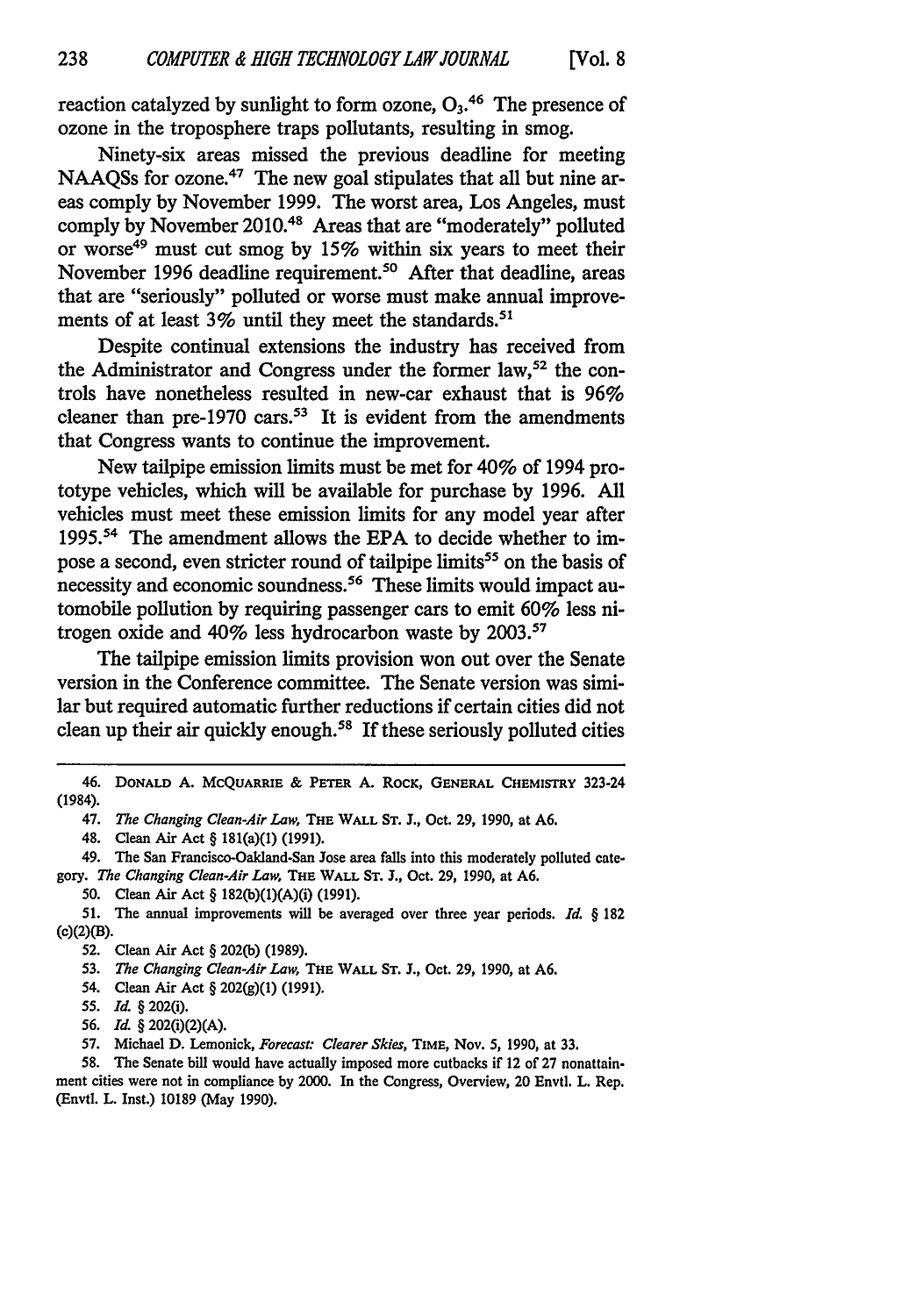remained nonattainment for health standards the Senate bill would have compelled an additional **50%** cut, required in model year 2003 cars. 59

Included in the amendments is a provision that auto pollution control devices must last longer than now required. Tailpipe standards must now be maintained for ten years or  $100,000$  miles,  $60$  as opposed to the current standards of five years or 50,000 miles.<sup>61</sup> Additionally, warranties must last eight years or 80,000 miles for catalytic converters and electronic diagnostic equipment.62 All other pollution gear must last at least two years or 24,000 miles.<sup>63</sup> This is contrasted with the five-year or 50,000 mile warranty on all pollution equipment under existing law.64 Furthermore, gauges will be required on cars to alert drivers to any problems with pollutioncontrol equipment.<sup>65</sup>

Additionally, the amendment requires the sale of cleaner burning, reformulated gasoline in the nine smoggiest cities<sup>66</sup> by 1995.<sup>67</sup> This gasoline would cut emissions of hydrocarbons and toxic pollutants by **15%.6'** By 2000, the reductions must equal 25%. However, the reductions may be decreased to 20% depending on technological feasibility.69

In the two-dozen smoggiest cities, fleets of 10 or more  $\text{cars}^{70}$ must run 70% more cleanly than today's automobiles.<sup>71</sup> "Fleets' consist of federal car fleets<sup>72</sup> and private firm vehicles, such as cabs and Federal Express. These reductions start with 1998 models.

Trucks must run 50% cleaner.<sup>73</sup> Nevertheless, the requirements could be delayed if "clean" vehicles are not yet available. In such a case only a 30% cleaner truck would be required.<sup>74</sup> Tighter

65. Clean Air Act § 202(m) (1991).

66. Two of which are in Southern California: Los Angeles and San Diego. Michael D. Lemonick, Forecast: Clearer Skies, TIME, Nov. 5, 1990, at 33.

67. Michael D. Lemonick, *Forecast: Clearer Skies,* TIME, Nov. *5,* 1990, at 33; *The Changing Clean-Air Law,* THE WALL ST. J., Oct. 29, 1990, at A6.

- **72.** *Id.* § 248.
- 73. Clean Air Act § 245(a) (1991).
- 74. *Id.* § 245(b).

<sup>59.</sup> In the Congress, Overview, 20 Envtl. L. Rep. (Envtl. L. Inst.) 10190 (May 1990).

**<sup>60.</sup>** Clean Air Act § 202(g)(1) **(1991).**

<sup>61.</sup> *The Changing Clean-Air Law,* THE WALL ST. J., Oct. 29, 1990, at A6.

**<sup>62.</sup>** Clean Air Act § 209(i)(2) (1991).

<sup>63.</sup> *Id.* § 209(i)(1).

<sup>64.</sup> *The Changing Clean-Air Law,* THE: WALL **ST. J.,** Oct. 29, 1990, at A6.

<sup>68.</sup> Clean Air Act § 211(k)(3)(B) (1991).

<sup>69.</sup> *Id.* § 211(k)(3)(B) (1991).

**<sup>70.</sup>** *Id.* § 241(5), (6).

**<sup>71.</sup>** *Id.* § 246(b) (1991).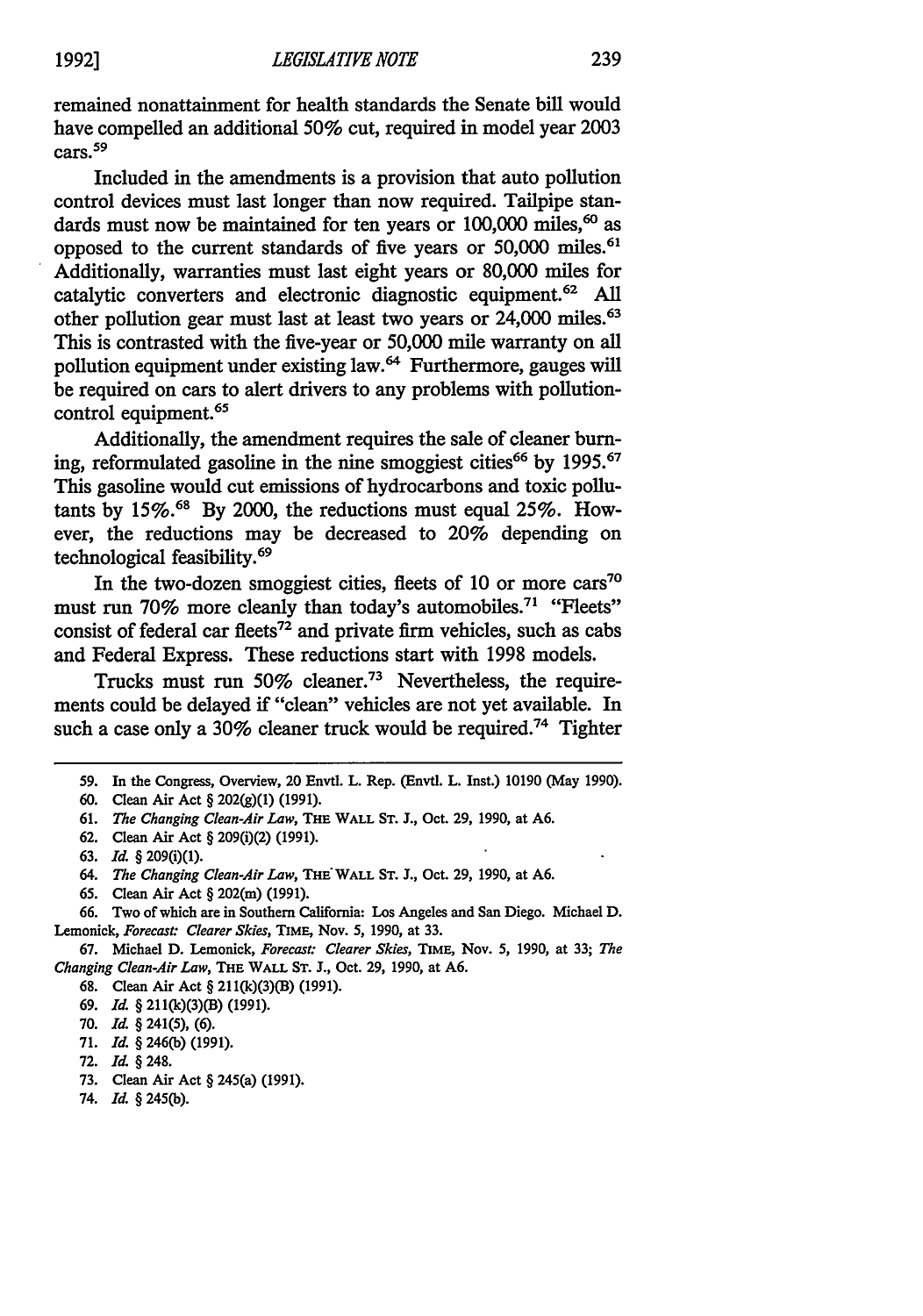bus pollution limits will also go into effect.<sup>75</sup>

The amendments also include a pilot program in Southern California that could eventually be expanded.76 Automobile manufacturers will have to build at least 150,000 cars and light trucks annually that operate on alternative fuels such as electricity, natural gas or methanol.77 An additional 150,000 vehicles must be built annually for model years 1999 and thereafter.<sup>78</sup> This requirement will leave one million vehicles using cleaner fuel or equipped with special emission-reducing tailpipes available in California by **2000. <sup>7</sup> <sup>9</sup>**

Special nozzles on gasoline pumps to reduce fumes during refueling are now required on gasoline pumps in 60 smoggy areas.<sup>80</sup> In addition, fume-catching cannisters are being phased-in on all new cars, starting in the mid-1990's.<sup>81</sup>

- 3. Toxic Emissions
	- *a. Stationary Sources*

Only seven chemicals under the NESHAPs provision of the Clean Air Act, 82 have been regulated by the **EPA** since 1970.83 Under the new amendments, regulations must be promulgated over the next ten years<sup>84</sup> for 189 toxic and cancer-causing chemicals.<sup>85</sup> These regulations will require polluting plants to use the best technology available to make 90% reductions in emissions.<sup>86</sup> Notwithstanding this ambitious goal, there are exceptions.

As long as they take interim steps to reduce cancer-causing emissions from their coke ovens, steelmakers are given until 2020 to eliminate that pollution. $87$  Electric utilities, many of them affected by the new acid rain rules, managed to fight off a proposal which would have required them to reduce their release of mercury and other toxic chemicals from coal-burning plants. <sup>88</sup>

For emissions that remain carcinogenic, the bill requires the

- **76.** *Id.* § 249.
- **77.** *Id.* § 241(2) **(1991).**
- 78. Clean Air Act § 249(c)(1) **(1991).**
- 79. Michael D. Lemonick, *Forecast: Clearer Skies*, TIME, Nov. 5, 1990, at 33.
- **80.** Clean Air Act § 182(b)(3)(A) (1991).
- **81.** *Id.* § 202(a)(6).
- 82. Clean Air Act § 112(b) (1989).
- 83. *The Changing Clean-Air Law,* **THE** WALL **ST. J.,** Oct. 29, 1990, at A6.
- 84. Clean Air Act § 112(e) (1991).
- 85. *Id.* § 112(b)(1).
- 86. *The Changing Clean-Air Law,* THE **WALL ST.** J., Oct. 29, 1990, at **A6.**
- 87. Clean Air Act § 112(i)(8)(F) (1991).
- 88. Michael D. Lemonick, *Forecast: Clearer Skies,* **TIME,** Nov. *5,* 1990, at 33.

**<sup>75.</sup>** *Id.* § 219 (1991).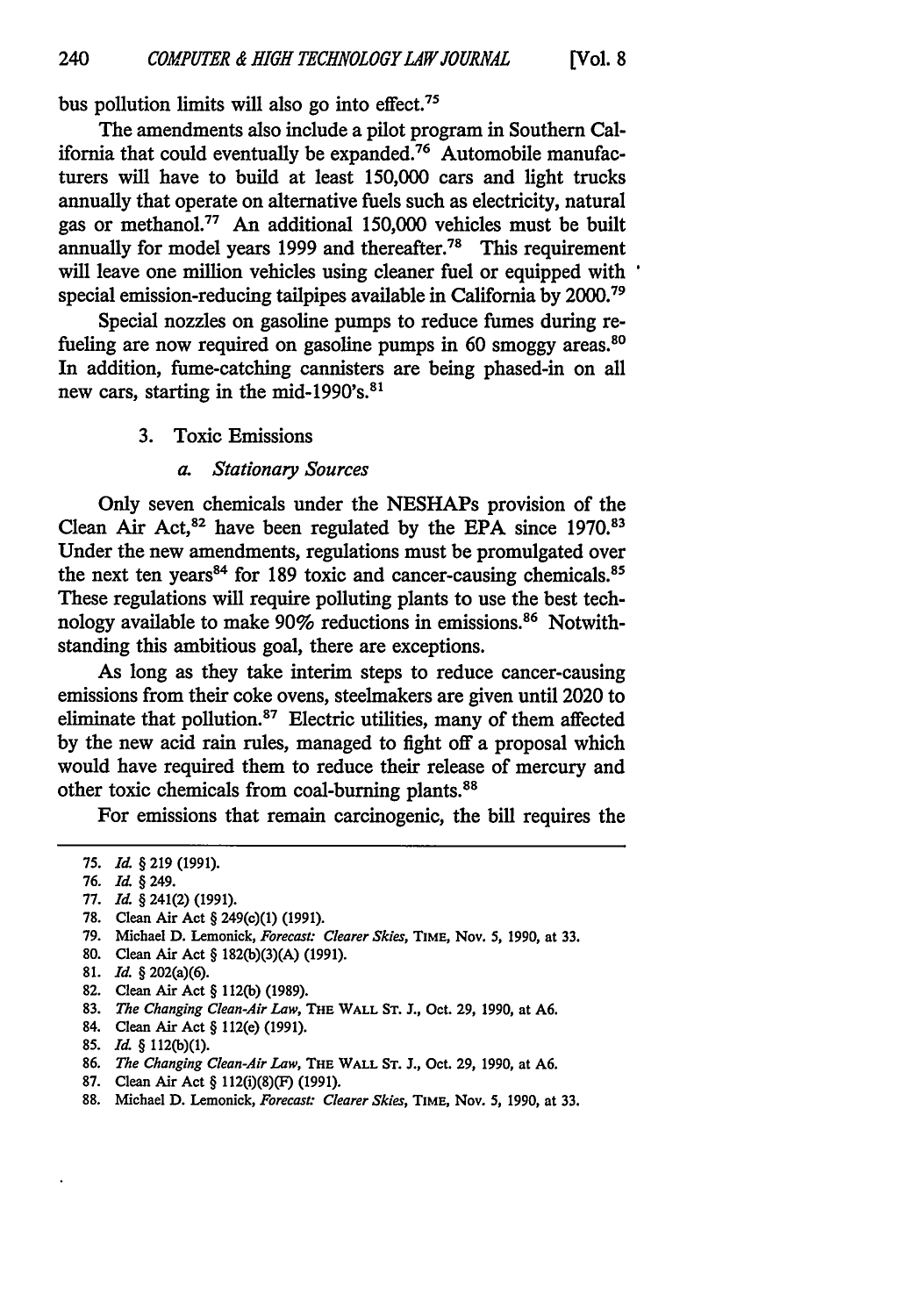**EPA** to establish a residual risk standard to be implemented. Such a standard is meant to produce ample margins of safety **by** limiting the risk of cancer **by** any substance to no greater than about one in 10,00089 for people living near factories. <sup>90</sup>

#### *b. Nuclear Power Plants*

The new NESHAPs provision also includes an amendment that allows states and the **EPA** to regulate radioactive air pollutants at facilities licensed **by** the Nuclear Regulatory Commission (NRC).91 Prior to this amendment the NRC was the sole regulator.

# *c. Mobile Sources*

Reduction of toxic emissions from cars or fuel is required **by** the amendments. However, an **EPA** study must first be done to determine how to obtain a decrease.<sup>92</sup> Benzene and formaldehyde from gasoline must also be controlled.<sup>93</sup>

#### 4. Ozone Depletion

Ozone in the stratoshperic layer of the earth's atmosphere absorbs incoming ultraviolet radiation from the sun. Without this protective ozone filter, the radiation would cause harm to life forms on earth. Its reduction can cause an increase in the number of human skin cancers and harm to the eyes, as well as unforeseen biological effects.

Hydrochlorofluorocarbon (HCFC)<sup>94</sup> and chlorofluorocarbon  $(CFC)^{95}$  releases have been identified as the agents that break down the stratospheric ozone layer. HCFCs and CFCs release molecules that strip away the third oxygen atom in ozone, which is extremely unstable, converting it from  $O_3$  (ozone) to  $O_2$  (oxygen).<sup>96</sup> The revised law will eliminate these chemicals that threaten the atmosphere's protective ozone layer.<sup>97</sup> CFCs and most other ozone destroying chemicals will be phased out by 2000.<sup>98</sup> The proposal

95. Clean **Air Act** § 602(a) (1991).

- **97.** Clean Air Act § 604, 605 (1991).
- **98.** *Id.* § 604(b).

**1992]**

<sup>89.</sup> *The Changing Clean-Air Law,* THE WALL **ST.** J., Oct 29, 1990, at A6.

<sup>90.</sup> Clean Air Act § 112(f) (1991).

<sup>91.</sup> *Id.* § 112(f)(9).

**<sup>92.</sup>** *Id.* § 202(t).

**<sup>93.</sup>** *Id.* § 112(b)(1).

<sup>94.</sup> *Id.* § **602(b).**

<sup>96.</sup> **DONALD A.** MCQUARRIE & **PETER A.** ROCK, **GENERAL CHEMISTRY** 324-27 (1984).